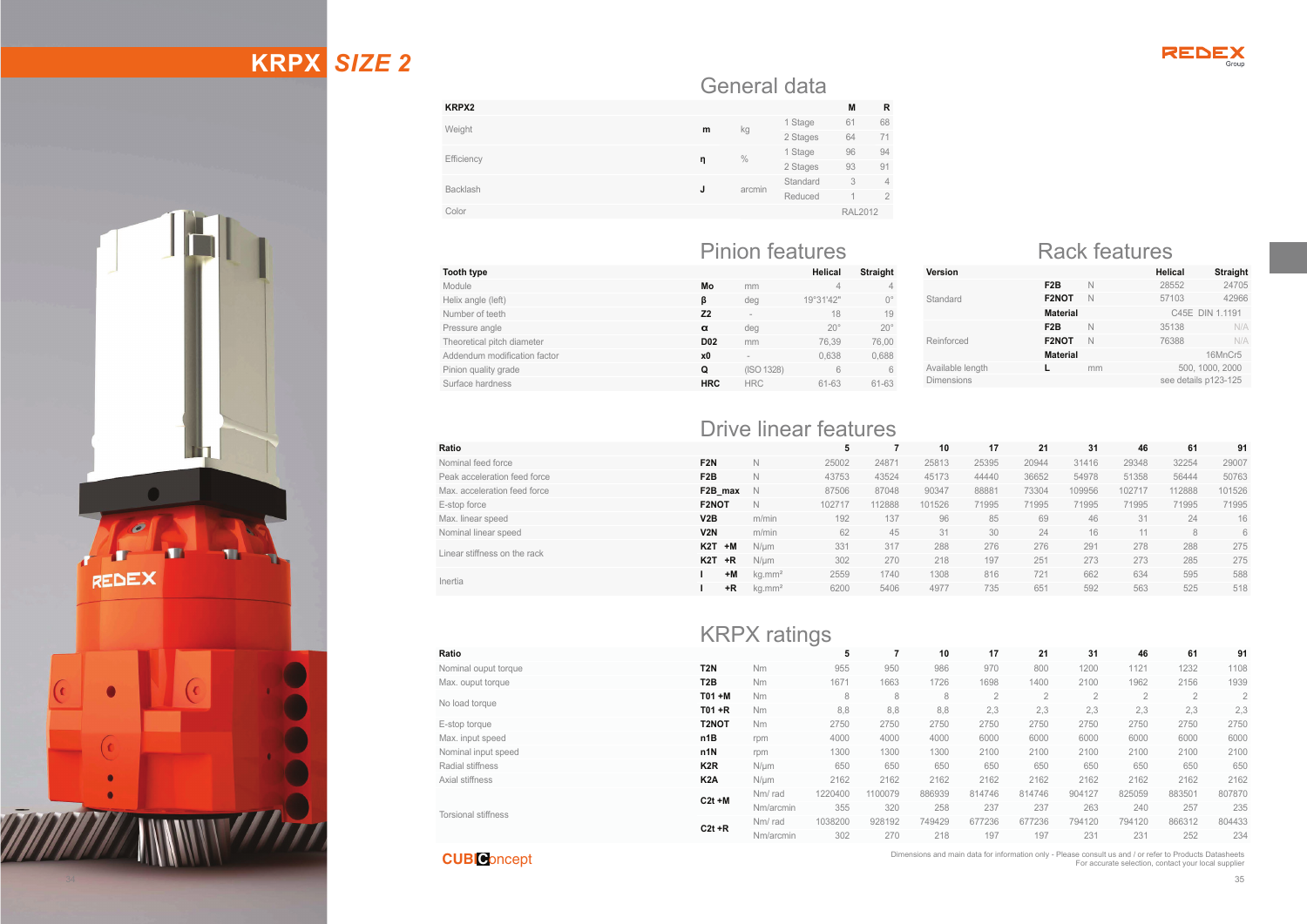

## **KRPX** *SIZE 2*

## DIMENSIONS - TYPE **M 1 stage** DIMENSIONS - TYPE **R 1 stage**





 230 95

214

 $\frac{30}{15}$ 

165 12 x M6

 $\frac{186^{+0.2}_{+0.1}}{0.1}$ 





|   | <b>MF4 200</b> | MF4 260 |
|---|----------------|---------|
| A | 23             | 23      |
| Е | 200            | 260     |
| н | 110            | 110     |

\*B C D F G According to motor dimensions Tapping depth =1.5x0 thread

Dimensions and main data for information only - Please consult us and / or refer to Products Datasheets For accurate selection, contact your local supplier

|   |     | IFC 140 22/32 IFC 200 22/48 IFC 260 35/48 |    |
|---|-----|-------------------------------------------|----|
| A | オウ  | 50                                        | 51 |
| E | 140 |                                           |    |

|    |     | .    |      |
|----|-----|------|------|
| А  |     | 50   | 51   |
| E. | 140 | -200 | JAN. |
| н  | 73  | 81   |      |
|    |     |      |      |

\*B C D F G According to motor dimensions Tapping depth =1.5x0 thread